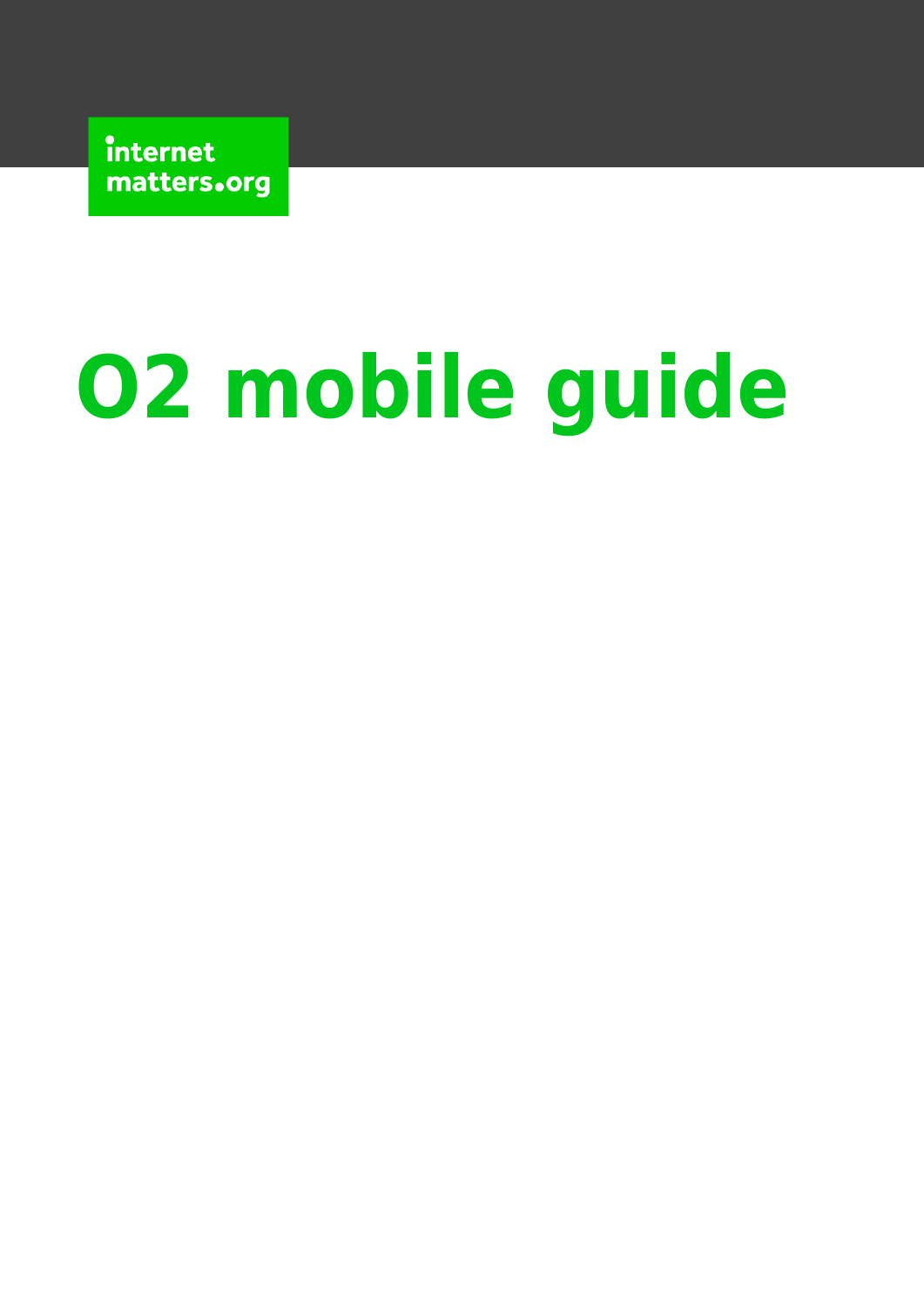Parental Controls information

#### **Type of guide**

Broadband & mobile networks

#### **Features and Benefits**

O2 Parental Controls allow the account holder to block adult content when the device is using the mobile and network out of the home (the default is 18+). Additionally, you can also allow access to sites classified as suitable for under 12's.

#### **What specific content can I restrict?**



#### **What do I need?**

The mobile number of the handset you want to set up the service on, your credit card to prove your age.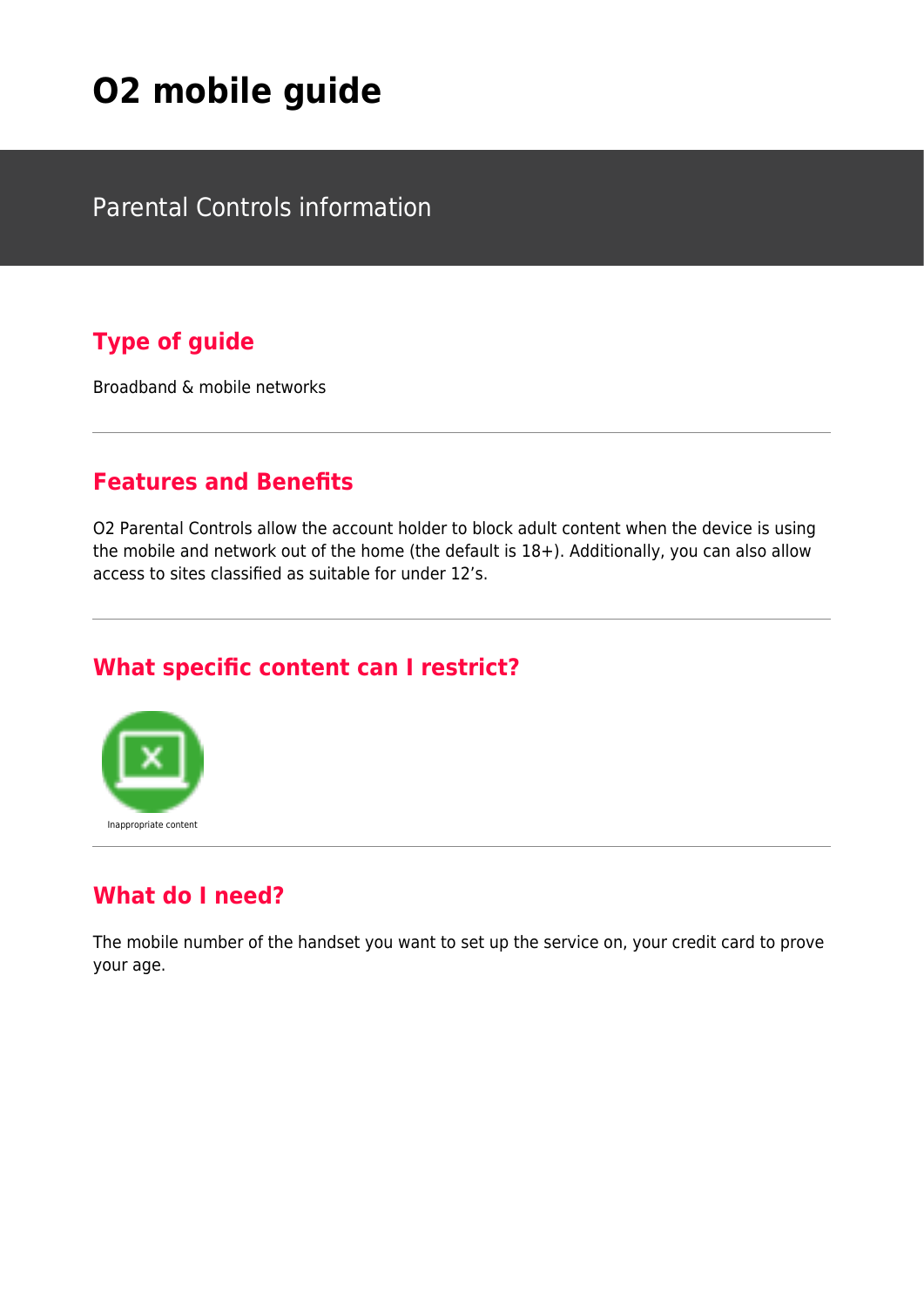### Step by step guide

**1** Call 61818 from your child's mobile phone or visit parentalcontrol.o2.co.uk and click the "Continue" button.

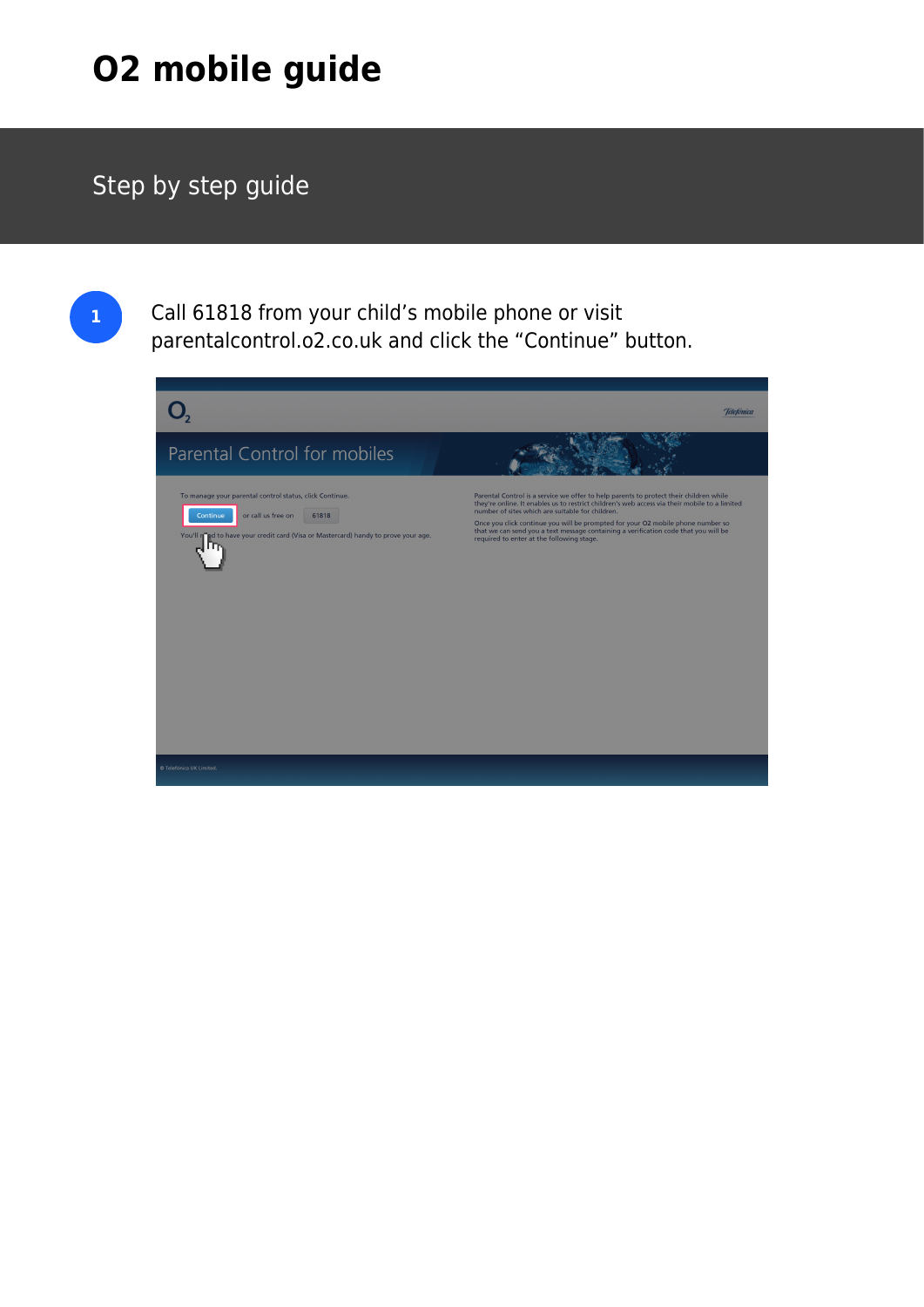## Step by step guide

**2** Enter the mobile phone number of the handset that you want to start the service on.

|                                                                                                                                                                                                                                      | <b>Business</b><br>Personal                      |                                                                          |                                           |                                                                                                                                                                                                                                                                                                                                                                                                                                    | Store locator & Sign in or Register               | Search                                                   | P                 |  |
|--------------------------------------------------------------------------------------------------------------------------------------------------------------------------------------------------------------------------------------|--------------------------------------------------|--------------------------------------------------------------------------|-------------------------------------------|------------------------------------------------------------------------------------------------------------------------------------------------------------------------------------------------------------------------------------------------------------------------------------------------------------------------------------------------------------------------------------------------------------------------------------|---------------------------------------------------|----------------------------------------------------------|-------------------|--|
|                                                                                                                                                                                                                                      | Shop<br>Phones, tariffs, tablets,<br>accessories | More for you<br>More perks, services,<br>connected, flexibility          | Apps<br>Our latest apps.<br>news, reviews | Connectivity<br>4G, O2 Wifi, our network<br>and more                                                                                                                                                                                                                                                                                                                                                                               | Help<br>Bill and phone help,<br>O2 Gurus and more | <b>My O2</b><br>Your bill, account,<br>top up, upgrade   | <b>Telefónica</b> |  |
|                                                                                                                                                                                                                                      |                                                  | Security Code SMS                                                        |                                           |                                                                                                                                                                                                                                                                                                                                                                                                                                    |                                                   |                                                          |                   |  |
| Step 1 of 2<br>Mobile phone number<br>Tell us your mobile number and we will send you a text message with a code in it.<br>Your mobile number (this must be a UK mobile number)<br>Enter a mobile number<br>Text me a code<br>Cancel |                                                  |                                                                          |                                           | We need to make sure you are<br>allowed to access this account<br>We can check your number, if you are on a<br>smart phone or tablet device with mobile<br>data. Please turn off your WiFi, turn on you<br>mobile data and click here<br>• To protect your personal information we need to<br>check that you have access to this phone.<br>• We will send a code to your mobile phone and ask<br>you to enter it on the next page. |                                                   |                                                          |                   |  |
| Most popular<br>Upgrade my device<br>Live Chat<br>Recycle my old device<br>Top up my device<br>O2 Refresh                                                                                                                            |                                                  | About O2<br>About us<br>Think Big<br>Careers<br>News & PR<br>Sponsorship |                                           | Help and support<br><b>Help home</b><br>My O2<br>Track my order<br>Contact us<br>Collection and delivery                                                                                                                                                                                                                                                                                                                           |                                                   | Follow us<br><b>O</b> Facebook<br><b>O</b> Twitter<br>Ġ. |                   |  |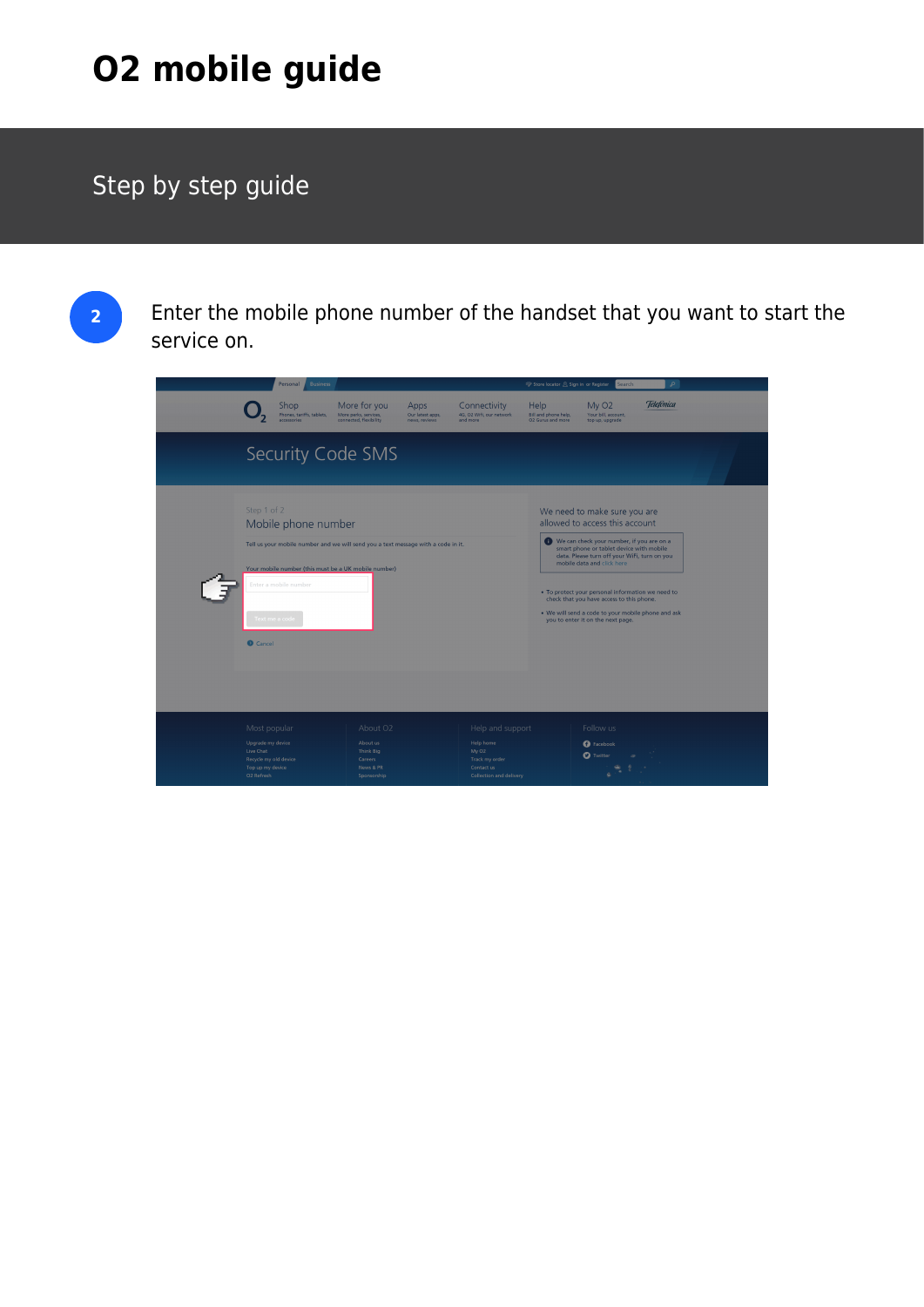## Step by step guide

**3** You will be sent a text message to the mobile number you entered with a 6 digit code. Enter the 6 digit code on this screen.

| <b>Business</b><br>Personal<br>Shop<br>More for you                                                                                   | Help                                                                                                                          |                                                    | D Search<br>My O2                                                                                                                                                                                            | Sign in<br>$\tau^{\triangle}$ |
|---------------------------------------------------------------------------------------------------------------------------------------|-------------------------------------------------------------------------------------------------------------------------------|----------------------------------------------------|--------------------------------------------------------------------------------------------------------------------------------------------------------------------------------------------------------------|-------------------------------|
| Security Code SMS                                                                                                                     |                                                                                                                               |                                                    |                                                                                                                                                                                                              |                               |
| Step 2 of 2<br>If this isn't your mobile number please try another number.<br>Your six digit code<br>Enter code<br>Continue<br>Cancel | We've sent a code to mobile number 07971622368<br>If you've not received a code after 10 minutes we can send you another code |                                                    | Live Chat<br>Not found your answer? Live<br>chat is the quickest way to get in<br>touch with a real person from<br>O2.<br>Start live chat<br>Contact us<br>For further assistance contact customer services. |                               |
| Most popular                                                                                                                          | About O2                                                                                                                      | Help and support                                   | Follow us                                                                                                                                                                                                    |                               |
| Upgrade my device<br>Live Chat<br>Recycle my old device<br>Top up my device                                                           | About us<br>Think Big<br>Careers<br>News & PR                                                                                 | Help home<br>My O2<br>Track my order<br>Contact us | <b>O</b> Facebook<br><b>O</b> Twitter<br>$\mathfrak{m}$<br>$\sim$                                                                                                                                            |                               |